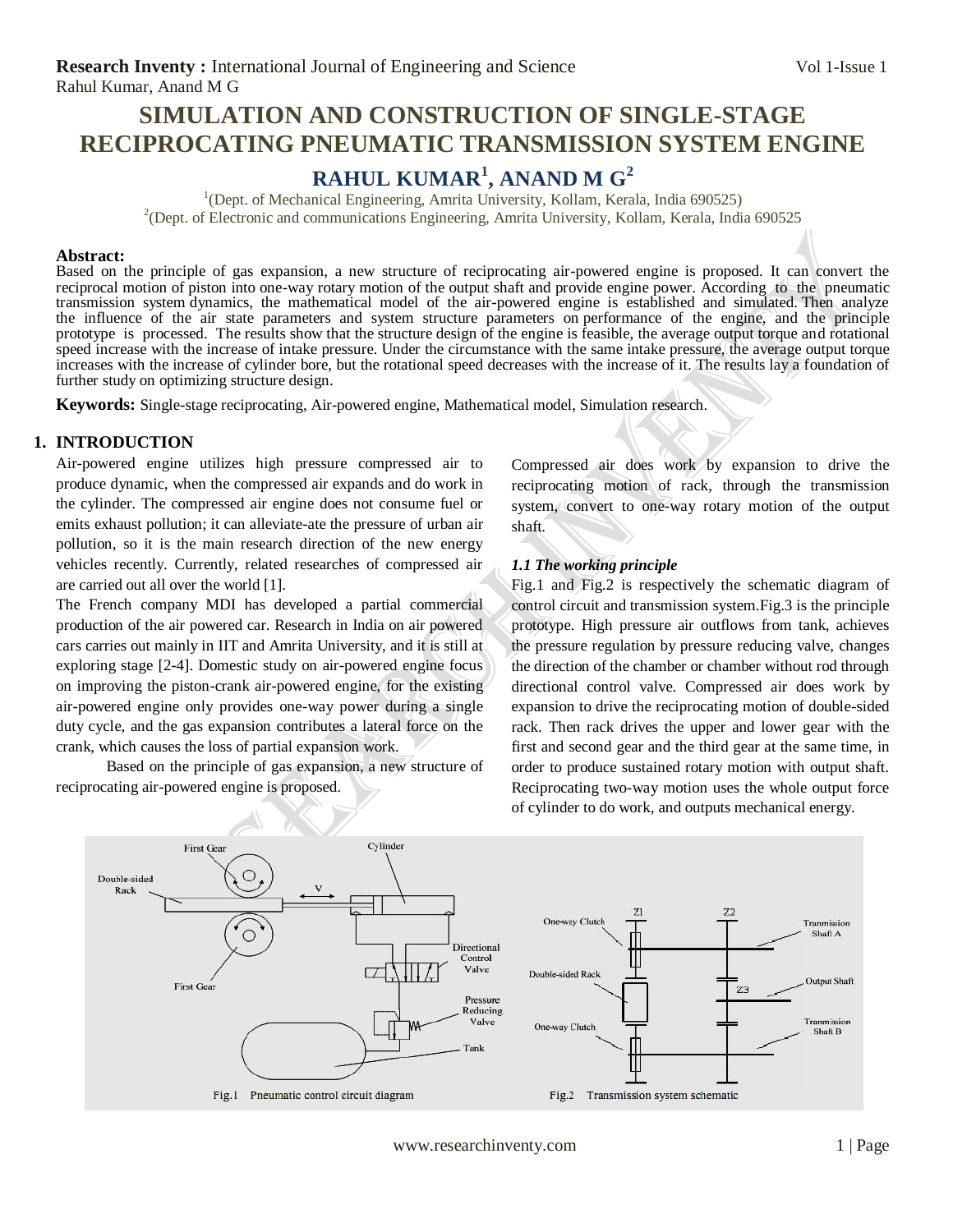

Fig.3 Principle prototype

## **2. The Mathematical Modeling**

The power plant of single-stage reciprocating air-powered engine is double acting pneumatic cylinder of single link (Fig.4). Here is a single duty cycle of engine. When compressed air flows into the chamber without rod, it expands and does work to push the rod to move to the right, then drives the double-sided rack to the right, outputs torque through pneumatic transmission system at last, with the chamber exhaust. When the push rod reaches the end of the

stroke, the directional control valve changes the direction, compressed air flows into the chamber, it expands and does work to push the rod to move to the left, then drives the double-sided rack to the left, and outputs torque through pneumatic transmission system at last, with the chamber without rod exhaust. The whole system is an open system. Chamber and chamber without rod are changing volume system.



Thermal modeling of single-stage reciprocating air-powered engine  $Fig.4$ 

In order to simplify calculation, the compressed air that the engine uses is assumed as [5, 6]

1) The compressed air is ideal air

2) Supply pressure Ps is constant, temperature of supply air Ts is the temperature of the environment,  $Ts = 293K$ 

3) The air flowing out and into the cylinder is stable

4) The work process of directional control valve is instantaneous

5) The cylinder and valve operation mechanism does not leak during the work process

①Gas energy conservation equation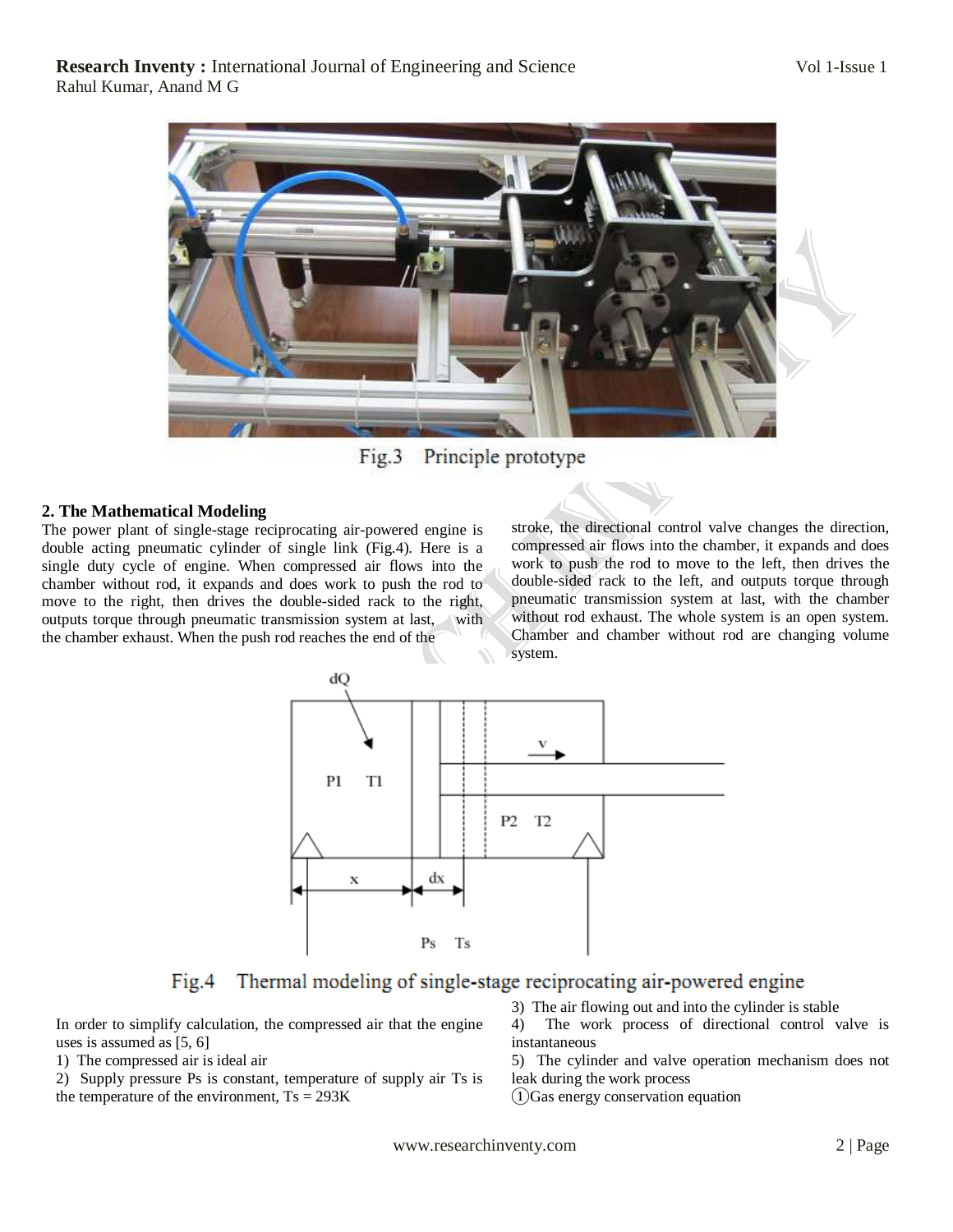#### **Research Inventy :** International Journal of Engineering and Science Vol 1-Issue 1

Rahul Kumar, Anand M G

Under the above assumptions, according to the first law of thermodynamics, the state change of air should satisfy the energy conservation equation during the work process; Expressed as:

$$
\frac{dU_i}{dt} = \frac{dQ_i}{dt} + \sum \frac{dm_i}{dt} h_i - \frac{dW_i}{dt}
$$
<sub>Eq.1</sub>

Where

$$
\begin{cases}\n\frac{dU_i}{dt} = \frac{dQ_i}{dt} + \sum \frac{dm_i}{dt} h_i - \frac{dW_i}{dt} \\
\frac{dQ_i}{dt} = K \bullet A \bullet (T_e - T_i) \\
\frac{dW_i}{dt} = -p_i \frac{dV_i}{dt} \\
\frac{dV_i}{dt} = -p_i \frac{dV_i}{dt}\n\end{cases} \quad \text{Eq.2}
$$

The specific internal energy and heat ratio of ideal air is

$$
U_i = C_v * T_{iEq.3}
$$

Substituting Eq.(1) and Eq.(2) into Eq.(3),we get

$$
\frac{dT_i}{dt} = \frac{\sum \frac{dm_i}{dt} h_i - C_v T_i \frac{dm_i}{dt} - p_i \frac{dV_i}{dt} + \frac{dQ_i}{dt}}{m_i C_v}
$$

②The equation of ideal air

$$
PV = mRT
$$
  
Eq.5

Substituting Eqs. (1-4) into Eq.(5),and differential ,we obtain

$$
\frac{dP_i}{dt} = \frac{m_i R}{V_i} \frac{dT_i}{dt} + \frac{RT_i}{V_i} \frac{dm_i}{dt} - \frac{m_i RT_i}{V_i^2} \frac{dV_i}{dt}
$$
  
Eq.6

For the chamber

$$
V_1 = A_1(x + s_1)
$$
<sub>Eq.7</sub>

For the chamber without rod

$$
V_2 = A_2(s + s_2 - x)
$$
  
Eq. 8

Under the above equations, subscript i stands for chamber and chamber without rod,  $i=1$ , 2, corresponds with Fig.4.

$$
\sum \frac{dm_i}{dt} h_i -
$$

the enthalpy flowing out and into each chamber

 $U_i$  —air internal energy of each chamber

 $W_i$  —the work done by air expansion of each chamber

*V<sup>1</sup>* —volume of chamber without rod

 $S_I$  —clearance volume equivalent stroke of chamber without rod

*A<sup>1</sup>* —active area of chamber without rod

*V<sup>2</sup>* —volume of chamber

*S<sup>2</sup>* —clearance volume equivalent stroke of chamber

*A<sup>2</sup>* —active area of chamber

*S*—piston stroke

*A* —heat transfer surface area of Chamber

*K* —heat exchange coefficient

*R*,*C<sup>v</sup>* —thermodynamic constant

③The kinetic equation of transmission system Transmission system of rotary motion into an equivalent reciprocating piston, according to the Newton's second law, we obtain the kinetic equation of Piston under the air pressure acting in the cylinder. Expressed as:

$$
P_1A_1 - P_2A_2 - (f + \frac{M_1}{r_1} + \frac{2M_2}{r_1} + \frac{M_3Z_2}{r_1Z_3}) = (m_1 + \frac{2J_1}{r_1^2} + \frac{2J_2}{r_1^2} + \frac{J_3Z_2^2}{r_1^2Z_3^2})\frac{dN_1}{dt}
$$

Eq.9

In Eq.(9):

*v* —velocity of piston

*f* —friction of piston

*m*<sub>1</sub> —weight of piston and push rod

 $1$ <sup>*r*</sup>,  $2$ <sup>*r*</sup>,  $3$ <sup>*r*</sup> —radius of first gear, second gear and third gear

 $Z_1$ , $Z_2$ , $Z_3$  —tooth number of first gear, second gear and third gear

*J<sup>1</sup>* —rotational inertia of first gear

*J<sup>2</sup>* —rotational inertia of second gear and transmission shaft

*J<sup>3</sup>* —rotational inertia of third gear and output shaft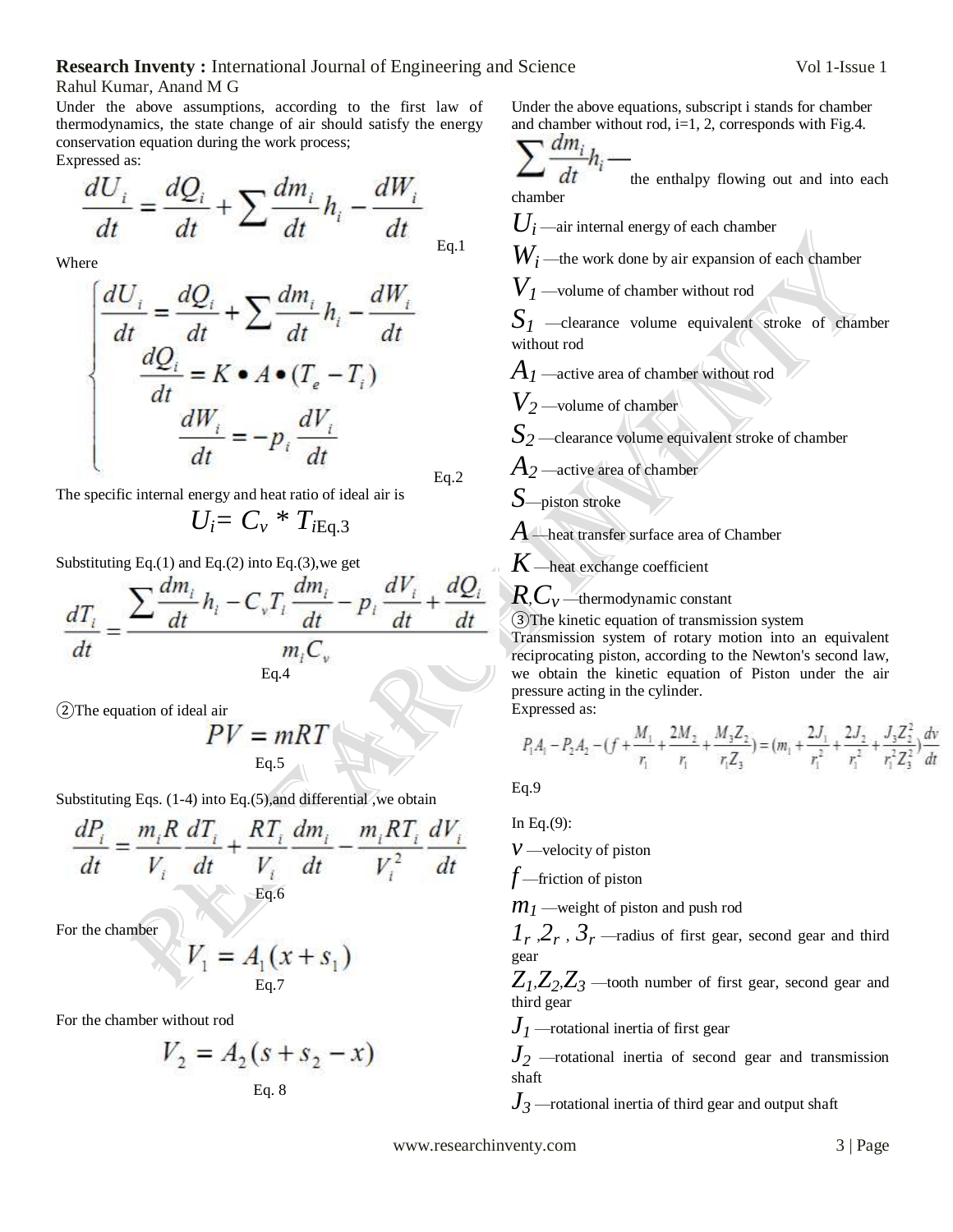**Research Inventy:** International Journal of Engineering and Science Vol 1-Issue 1

Rahul Kumar, Anand M G

 $M<sub>I</sub>$ —drag torque of first gear;

*M2*—drag torque of second gear and transmission shaft

 $M_3$ —drag torque of third gear and output shaft

Combining Eqs.(1-9), the mathematical model of single-stage reciprocating air-powered engine is established.

### **1.1.** *2.1The Performance Simulation and Analysis*

According to the established mathematical model, simulate the performance of single-stage reciprocating air-powered engine under the circumstance with the different intake pressure and different cylinder bore. Simulation parameters are as follows, piston stroke is 200mm, the first gear module is 3mm, tooth number is 30, the second gear module is 2mm, tooth number is 40, the third gear module is 2mm, and tooth number is 25. Establish the simulation model based on Simulink, get the solution through fixed-step Runge-Kutta method, the fixed-size is 0.01ms.

### **1.2.** *2.2 The Influence of intake pressure*

Fig.5 shows the pressure of chamber without rod at the cylinder bore of 40mm under different intake pressure. As

Shown in Fig.5, the pressure of chamber without rod is alternative variation, has certain periodicity. Intake pressure are 0.4Mpa, 0.6Mpa and 0.8Mpa ,corresponding with cycle time which are 0.437s, 0.403s and 0.389s, the velocity of piston increases with the increase of intake pressure, and the cycle time decreases with the increase of it. Every alternation shows that the directional control valve changes the direction of the chamber or chamber without rod when piston moves to the end of stroke. And then the piston moves to the opposite direction. Compressed air does work by expansion to drive the reciprocating motion of rack, through the transmission system, convert to one-way rotary motion of the output shaft. The peak pressure of chamber in Fig.5 is higher than intake pressure. The result shows that the direction valve starts when the piston is about to reach the end of stroke, at the same time, the piston still has a certain velocity, air in discharge chamber is not completely drained, the residual volume is very small, the source of air fills into the discharge chamber of last cycle, leading to the peak pressure of chamber is higher than intake pressure.





#### *2.3 The Influence of cylinder bore*

The directional control valve changes the direction of the cylinder when piston moves to the end of stroke. The velocity of piston will fluctuate within a certain range, so that the output torque and rotational speed also fluctuate within a certain range. Take the average torque and

rotational speed of output shaft for analysis, and compare their changes. Under the circumstance with different intake pressure and different cylinder bore, Fig.6 and Fig.7 are the change curves of the average torque and rotational speed. The figures show that the average rotational speed increases linearly and the average of torque also increase with the increment of intake pressure when the cylinder bore are the same. For the same intake pressure, the average